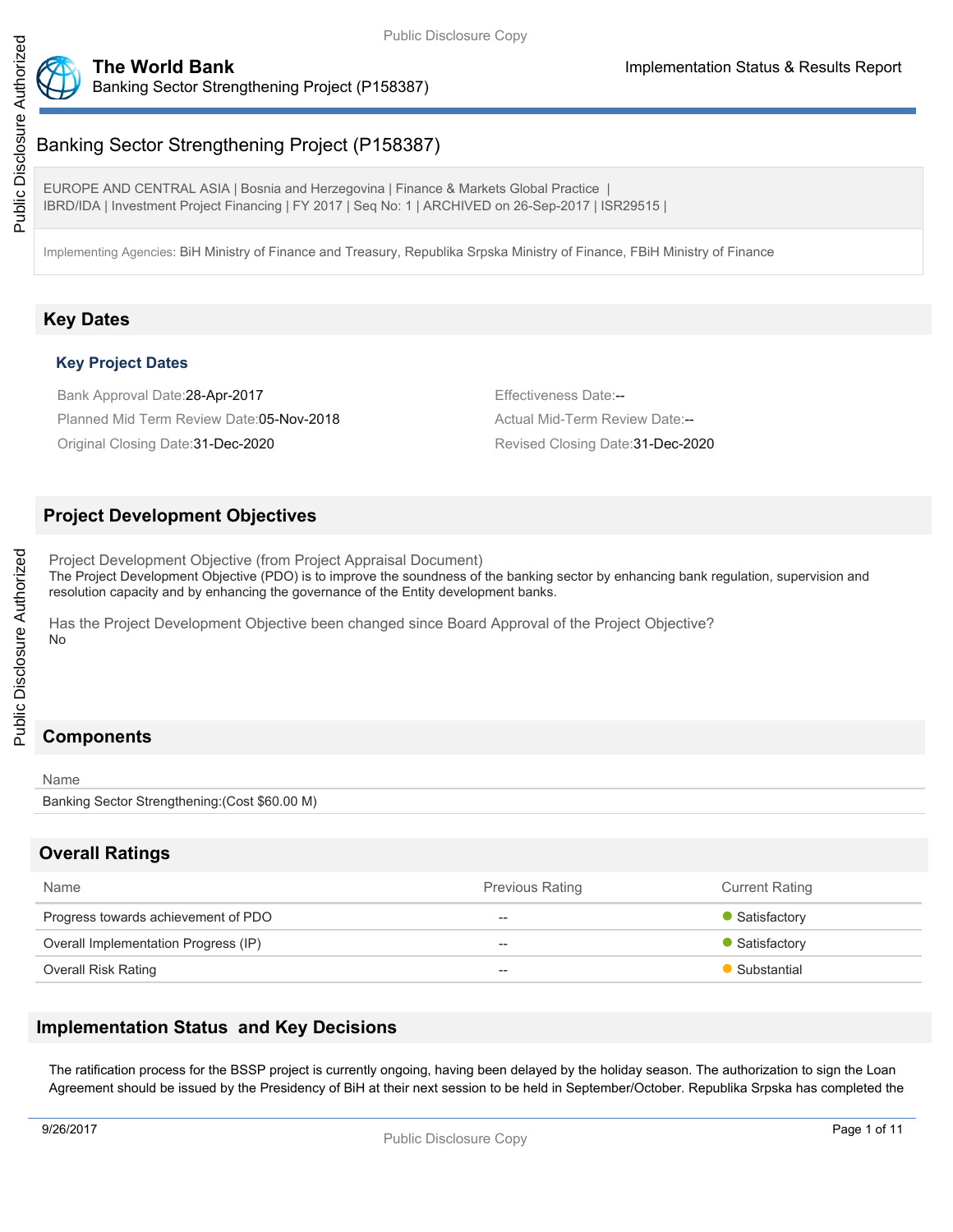



process needed for accepting the BSSP loan; while Federation of BiH is waiting for the next Parliamentary session for completion.

### **Risks**

### **Systematic Operations Risk-rating Tool**

| <b>Risk Category</b>                                            | Rating at Approval                                  | <b>Previous Rating</b>                              | <b>Current Rating</b> |
|-----------------------------------------------------------------|-----------------------------------------------------|-----------------------------------------------------|-----------------------|
| <b>Political and Governance</b>                                 | • Substantial                                       | $-$                                                 | • Substantial         |
| Macroeconomic                                                   | • Moderate                                          | $\qquad \qquad -$                                   | • Moderate            |
| Sector Strategies and Policies                                  | • Moderate                                          | $- -$                                               | • Moderate            |
| Technical Design of Project or Program                          | • Substantial                                       | $\hspace{0.05cm} -\hspace{0.05cm} -\hspace{0.05cm}$ | • Substantial         |
| Institutional Capacity for Implementation and<br>Sustainability | • Substantial                                       | $\qquad \qquad -$                                   | • Substantial         |
| Fiduciary                                                       | • Moderate                                          | $- -$                                               | • Moderate            |
| <b>Environment and Social</b>                                   | $\bullet$ Low                                       | $\hspace{0.05cm} -\hspace{0.05cm} -\hspace{0.05cm}$ | $\bullet$ Low         |
| <b>Stakeholders</b>                                             | • Moderate                                          | $\qquad \qquad -$                                   | • Moderate            |
| Other                                                           | $\hspace{0.05cm} -\hspace{0.05cm} -\hspace{0.05cm}$ | $- -$                                               | $- -$                 |
| Overall                                                         | • Substantial                                       | $\hspace{0.05cm} -\hspace{0.05cm} -\hspace{0.05cm}$ | • Substantial         |
|                                                                 |                                                     |                                                     |                       |

### **Results**

### **Project Development Objective Indicators**

| ▶ PDI 1.a. (FBiH): All FBiH banks remain well-capitalized (Text, Custom) |                 |                   |                       |                   |  |
|--------------------------------------------------------------------------|-----------------|-------------------|-----------------------|-------------------|--|
|                                                                          | <b>Baseline</b> | Actual (Previous) | Actual (Current)      | <b>End Target</b> |  |
| Value                                                                    | No              | $- -$             | Too early to measure. | Yes               |  |
| Date                                                                     | 31-Dec-2016     | $- -$             | 05-Sep-2017           | 31-Dec-2020       |  |
|                                                                          |                 |                   |                       |                   |  |

#### ▶ PDI 1.b. (FBiH): FBA reviews and efficiently responds to cases when banks do not meet prudential norms for capital adequacy (Text, Custom)

|       | <b>Baseline</b> | Actual (Previous) | Actual (Current)                     | End Target |
|-------|-----------------|-------------------|--------------------------------------|------------|
| Value | No.             | --                | Initial ISR. Too early to<br>measure | Yes        |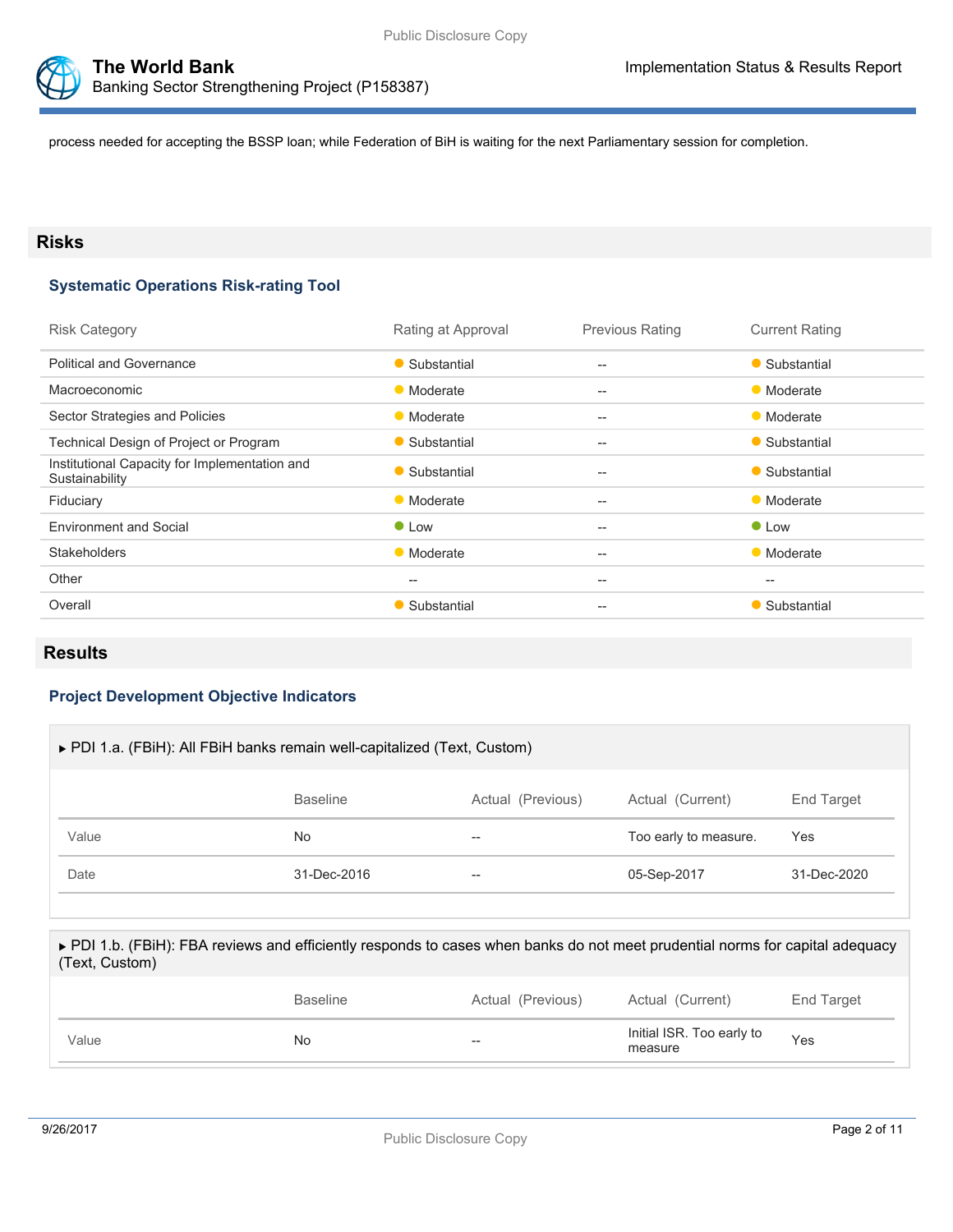

| Date | 31-Dec-2016 | $\hspace{0.05cm} \cdots$ | 05-Sep-2017 | 31-Dec-2020 |
|------|-------------|--------------------------|-------------|-------------|
|      |             |                          |             |             |
|      |             |                          |             |             |
|      |             |                          |             |             |

# PDI 2 (FBiH): FBA performing its legally mandated technical functions in bank resolution (Text, Custom)

|       | <b>Baseline</b> | Actual (Previous) | Actual (Current)                      | End Target  |
|-------|-----------------|-------------------|---------------------------------------|-------------|
| Value | No              | $- -$             | Initial ISR. Too early to<br>measure. | Yes         |
| Date  | 31-Dec-2016     | $- -$             | 05-Sep-2017                           | 31-Dec-2020 |
|       |                 |                   |                                       |             |

### PDI 3 (FBiH): New governance and business model for RBFBIH adopted (Text, Custom)

|       | <b>Baseline</b> | Actual (Previous) | Actual (Current)                      | End Target  |
|-------|-----------------|-------------------|---------------------------------------|-------------|
| Value | No.             | --                | Initial ISR. too early to<br>measure. | Yes         |
| Date  | 31-Dec-2016     | $- -$             | 05-Sep-2017                           | 31-Dec-2020 |

# ▶ PDI 1.a. (RS): All RS banks remain well-capitalized (Text, Custom)

| Value<br>No         | $- -$ | Initial ISR. Too early to<br>measure | Yes         |
|---------------------|-------|--------------------------------------|-------------|
| 31-Dec-2016<br>Date | $- -$ | 05-Sep-2017                          | 31-Dec-2020 |

▶ PDI 1.b. (RS): BARS reviews and efficiently responds to cases when banks do not meet prudential norms for capital adequacy (Text, Custom)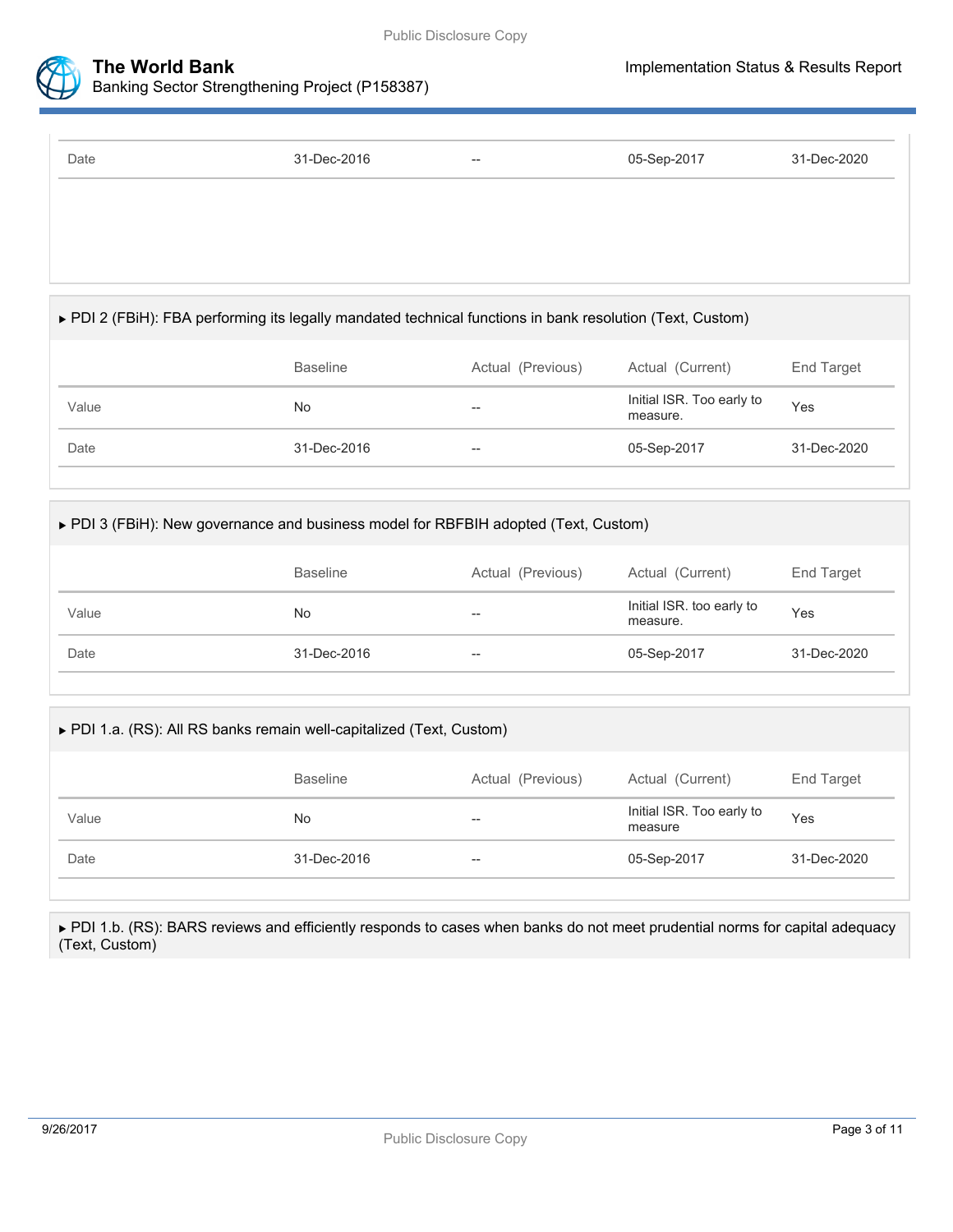



|       | <b>Baseline</b> | Actual (Previous) | Actual (Current)                      | End Target  |
|-------|-----------------|-------------------|---------------------------------------|-------------|
| Value | No              | $- -$             | Initial ISR. Too early to<br>measure. | Yes         |
| Date  | 31-Dec-2016     | $- -$             | 05-Sep-2017                           | 31-Dec-2020 |

|  |  |  |  | ▶ PDI 2 (RS): BARS performs its legally mandated technical functions in bank resolution (Text, Custom) |
|--|--|--|--|--------------------------------------------------------------------------------------------------------|
|--|--|--|--|--------------------------------------------------------------------------------------------------------|

|       |             | Actual (Previous) | Actual (Current)                      | End Target  |
|-------|-------------|-------------------|---------------------------------------|-------------|
| Value | No.         | $- -$             | Initial ISR. too early to<br>measure. | Yes         |
| Date  | 31-Dec-2016 | $- -$             | 05-Sep-2017                           | 31-Dec-2020 |

### ▶ PDI 3 (RS): New governance and business model for IRBRS adopted (Text, Custom)

|       | <b>Baseline</b> | Actual (Previous) | Actual (Current)                      | End Target  |
|-------|-----------------|-------------------|---------------------------------------|-------------|
| Value | No.             | --                | Initial ISR. Too early to<br>measure. | Yes         |
| Date  | 31-Dec-2016     | --                | 05-Sep-2017                           | 31-Dec-2020 |

#### Overall Comments

### **Intermediate Results Indicators**

| End Target  |
|-------------|
|             |
| Yes         |
| 31-Dec-2020 |
|             |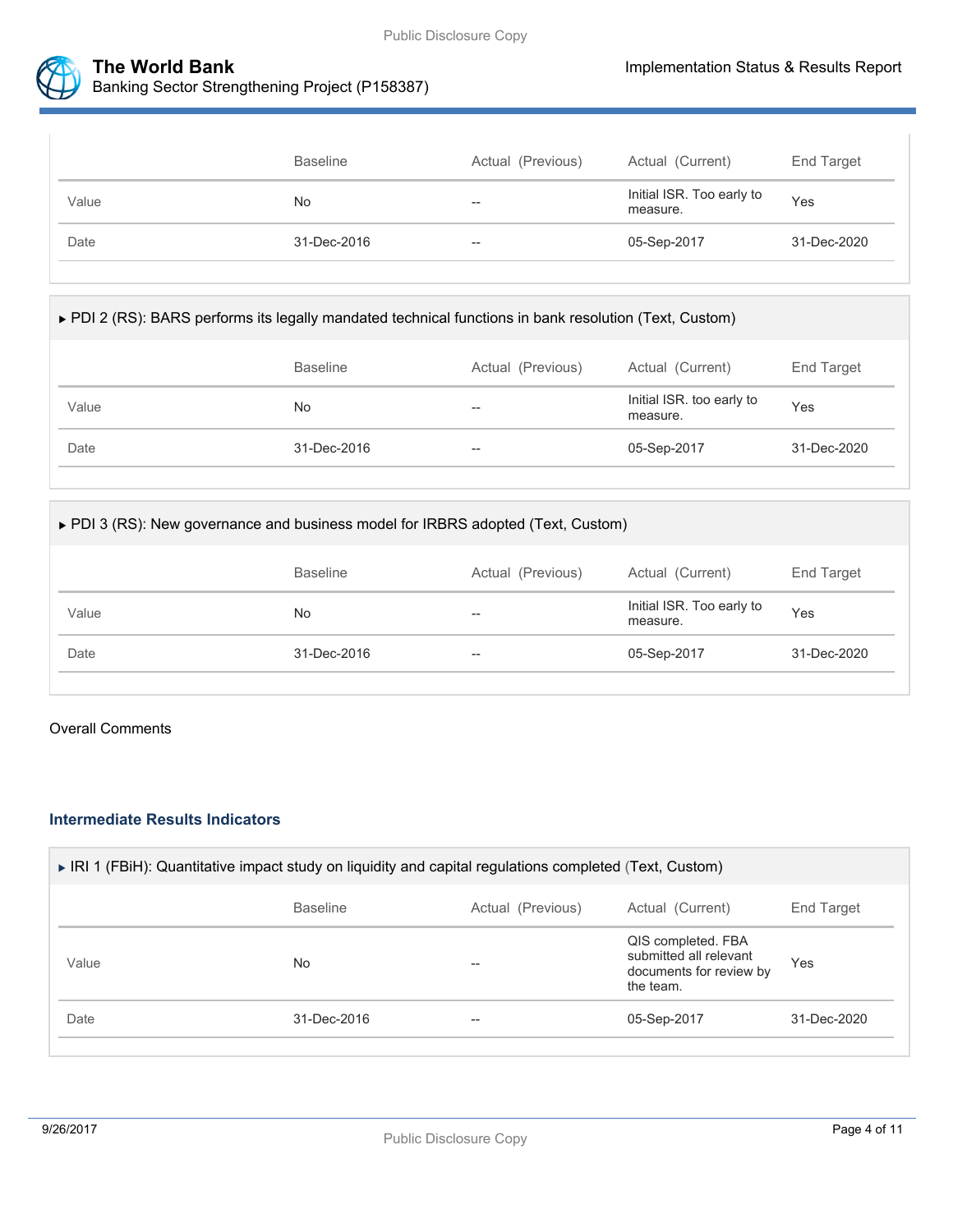



| ▶ IRI 2 (FBiH):Bylaws adopted on (i) capital; (ii) liquidity; (iii) risk management standards; (iv) ICAAP; and (v) consolidated<br>supervision (Text, Custom) |                 |                   |                                                                                                                                                                             |                   |  |  |
|---------------------------------------------------------------------------------------------------------------------------------------------------------------|-----------------|-------------------|-----------------------------------------------------------------------------------------------------------------------------------------------------------------------------|-------------------|--|--|
|                                                                                                                                                               | <b>Baseline</b> | Actual (Previous) | Actual (Current)                                                                                                                                                            | <b>End Target</b> |  |  |
| Value                                                                                                                                                         | No              | --                | Work ongoing as<br>planned. All draft by-<br>laws have been<br>published on the FBA<br>website for public<br>consultation. The team<br>is reviewing the text, as<br>agreed. | Yes               |  |  |
| Date                                                                                                                                                          | 31-Dec-2016     | --                | 05-Sep-2017                                                                                                                                                                 | 31-Dec-2020       |  |  |

### IRI 3 (FBiH): Adoption of new risk-based supervisory review and evaluation process (SREP) methodology aligned with with EU (European Banking Authority EBA) standards (Text, Custom)

|       | <b>Baseline</b> | Actual (Previous)        | Actual (Current)      | End Target  |
|-------|-----------------|--------------------------|-----------------------|-------------|
| Value | No.             | $-$                      | Work not started yet. | Yes         |
| Date  | 31-Dec-2016     | $\overline{\phantom{m}}$ | 05-Sep-2017           | 31-Dec-2020 |

#### ► IRI 4 (FBiH): FBA (i) adopted a harmonized 2017 AQR framework; (ii) approved the final reports of AQRs of all banks in FBiH not previously subject to an AQR based on the harmonized 2017 AQR framework. (Text, Custom)

|       | <b>Baseline</b> | Actual (Previous) | Actual (Current)                                                   | End Target  |
|-------|-----------------|-------------------|--------------------------------------------------------------------|-------------|
| Value | No              | --                | Harmonised AQR 2017<br>adopted. AQR reviews<br>ongoing as planned. | Yes         |
| Date  | 31-Dec-2016     | $- -$             | 05-Sep-2017                                                        | 31-Dec-2020 |

#### ► IRI 5 (FBiH): All undercapitalized banks have in place either mandatory time bound corrective action programs or resolution/liquidation programs (Text, Custom)

|       | <b>Baseline</b> | Actual (Previous) | Actual (Current) | End Target  |
|-------|-----------------|-------------------|------------------|-------------|
| Value | No.             | $- -$             | <b>No</b>        | Yes         |
| Date  | 31-Dec-2016     | $\qquad \qquad -$ | 05-Sep-2017      | 31-Dec-2020 |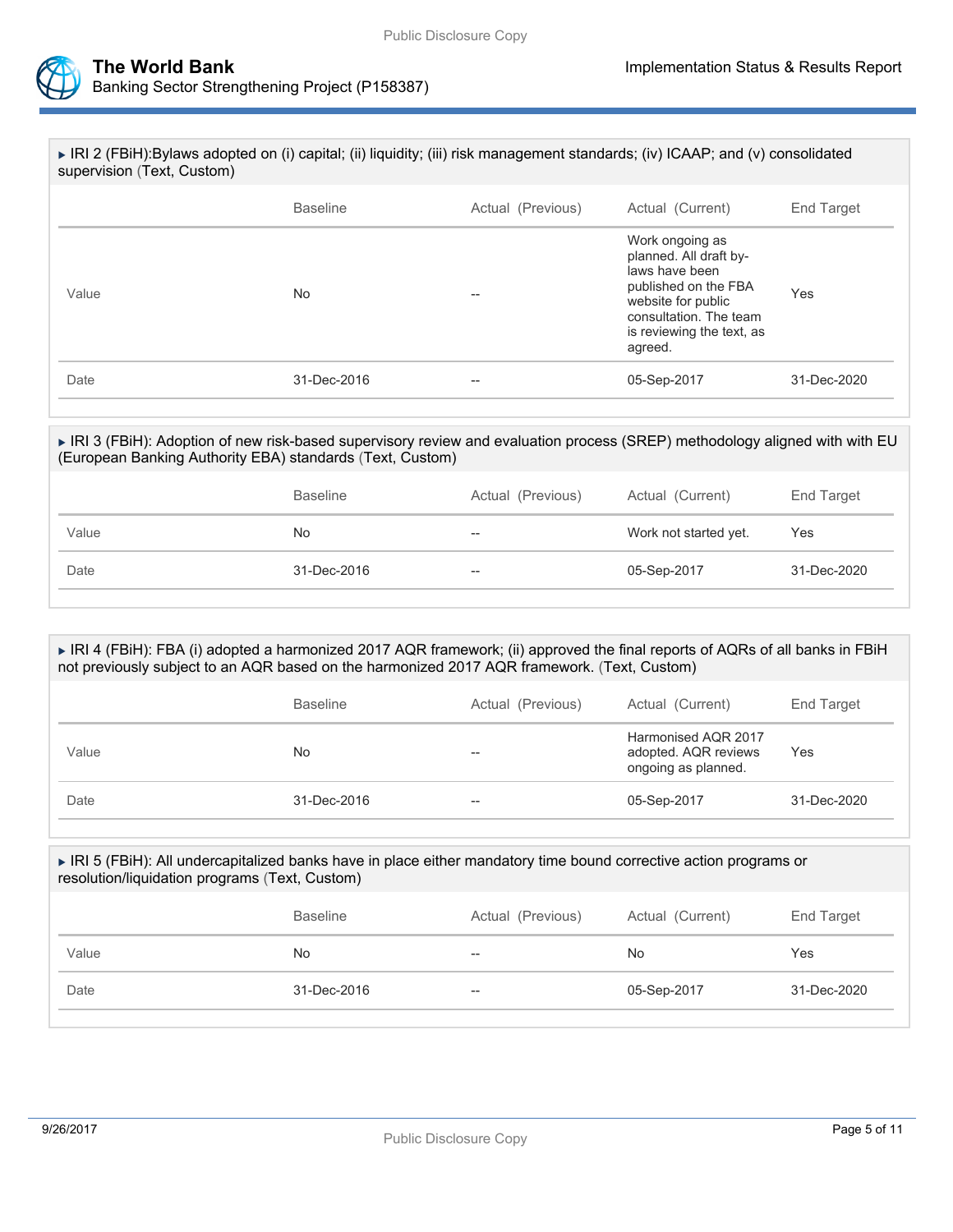



| ► IRI 6 (FBiH): Bylaw on recovery plans adopted by FBA (Text, Custom) |                 |                   |                                                                        |             |  |  |
|-----------------------------------------------------------------------|-----------------|-------------------|------------------------------------------------------------------------|-------------|--|--|
|                                                                       | <b>Baseline</b> | Actual (Previous) | Actual (Current)                                                       | End Target  |  |  |
| Value                                                                 | No              |                   | Initial ISR. Too early to<br>measure, although the<br>work is ongoing. | Yes         |  |  |
| Date                                                                  | 31-Dec-2016     | $- -$             | 05-Sep-2017                                                            | 31-Dec-2020 |  |  |
|                                                                       |                 |                   |                                                                        |             |  |  |

| ► IRI 7 (FBiH): Resolution unit in FBA established and made operational (Text, Custom) |                 |                   |                                       |             |  |
|----------------------------------------------------------------------------------------|-----------------|-------------------|---------------------------------------|-------------|--|
|                                                                                        | <b>Baseline</b> | Actual (Previous) | Actual (Current)                      | End Target  |  |
| Value                                                                                  | No              | $- -$             | Initial ISR. Too early to<br>measure. | Yes         |  |
| Date                                                                                   | 31-Dec-2016     | $- -$             | 05-Sep-2017                           | 31-Dec-2020 |  |

| ► IRI 8 (FBiH): Number of recovery plans submitted and assessed in line with internal assessment methodology (Number, |
|-----------------------------------------------------------------------------------------------------------------------|
| Custom)                                                                                                               |
|                                                                                                                       |

| Value<br>0.00       | $\overline{\phantom{a}}$ | 0.00        | 15.00       |
|---------------------|--------------------------|-------------|-------------|
| 31-Dec-2016<br>Date | $- -$                    | 05-Sep-2017 | 31-Dec-2020 |

| ► IRI 9 (FBiH): FBiH Government to approve a strategic statement for RBFBIH future development (Text, Custom) |                   |                   |                                       |             |  |  |
|---------------------------------------------------------------------------------------------------------------|-------------------|-------------------|---------------------------------------|-------------|--|--|
|                                                                                                               | <b>Baseline</b>   | Actual (Previous) | Actual (Current)                      | End Target  |  |  |
| Value                                                                                                         | No                | --                | Initial ISR. Too early to<br>measure. | Yes         |  |  |
| Date                                                                                                          | $31 - Dec - 2016$ | $- -$             | 05-Sep-2017                           | 31-Dec-2020 |  |  |
|                                                                                                               |                   |                   |                                       |             |  |  |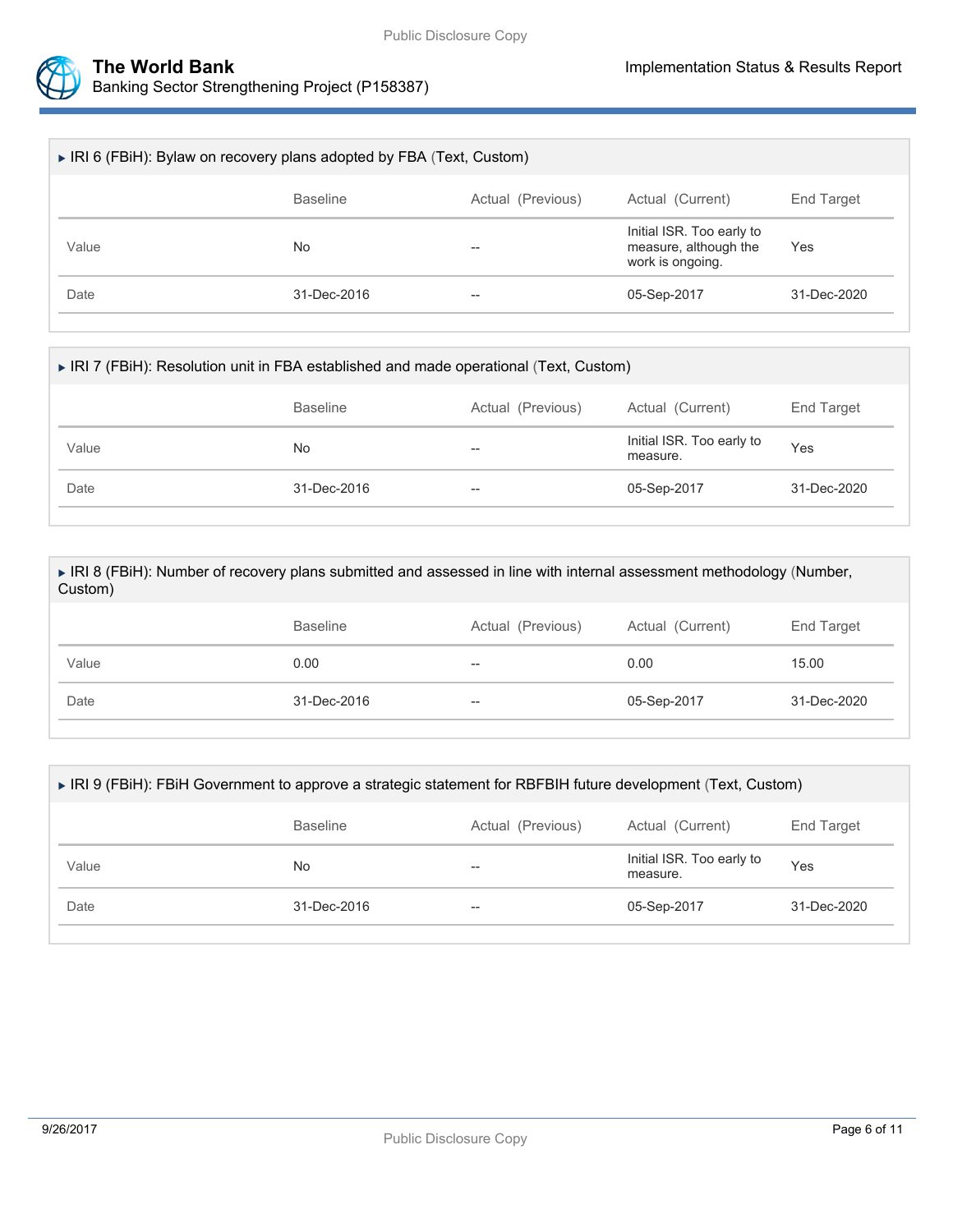



| ► IRI 10 (FBiH): RBFBIH's business plan for 2018-20 approved by the Shareholders Assembly (Text, Custom) |                          |                                       |             |  |  |  |
|----------------------------------------------------------------------------------------------------------|--------------------------|---------------------------------------|-------------|--|--|--|
| <b>Baseline</b>                                                                                          | Actual (Previous)        | Actual (Current)                      | End Target  |  |  |  |
| No                                                                                                       | --                       | Initial ISR. Too early to<br>measure. | Yes         |  |  |  |
| $31 - Dec - 2016$                                                                                        | $\overline{\phantom{m}}$ | 05-Sep-2017                           | 31-Dec-2020 |  |  |  |
|                                                                                                          |                          |                                       |             |  |  |  |

| ► IRI 11 (FBiH): RBFBiH's risk management strengthened (Text, Custom) |                 |                   |                                       |             |  |  |
|-----------------------------------------------------------------------|-----------------|-------------------|---------------------------------------|-------------|--|--|
|                                                                       | <b>Baseline</b> | Actual (Previous) | Actual (Current)                      | End Target  |  |  |
| Value                                                                 | No              | $- -$             | Initial ISR. Too early to<br>measure. | Yes         |  |  |
| Date                                                                  | 31-Dec-2016     | $- -$             | 05-Sep-2017                           | 31-Dec-2020 |  |  |
|                                                                       |                 |                   |                                       |             |  |  |

| ▶ IRI 12 (FBiH): Citizen Engagement: % of Project-supported bylaws reflecting outcomes of consultations. (Percentage, Custom) |                   |                   |                  |             |
|-------------------------------------------------------------------------------------------------------------------------------|-------------------|-------------------|------------------|-------------|
|                                                                                                                               | <b>Baseline</b>   | Actual (Previous) | Actual (Current) | End Target  |
| Value                                                                                                                         | 0.00              | --                | 0.00             | 100.00      |
| Date                                                                                                                          | $31 - Dec - 2016$ | $- -$             | 05-Sep-2017      | 31-Dec-2020 |
|                                                                                                                               |                   |                   |                  |             |

| ► IRI 1 (RS): Quantitative impact study on liquidity and capital regulations completed. (Text, Custom) |                 |                   |                                                                           |             |
|--------------------------------------------------------------------------------------------------------|-----------------|-------------------|---------------------------------------------------------------------------|-------------|
|                                                                                                        | <b>Baseline</b> | Actual (Previous) | Actual (Current)                                                          | End Target  |
| Value                                                                                                  | No              | --                | Initial ISR, QIS<br>completed, the team is<br>reviewing the<br>documents. | Yes         |
| Date                                                                                                   | 31-Dec-2016     | --                | 05-Sep-2017                                                               | 31-Dec-2020 |
|                                                                                                        |                 |                   |                                                                           |             |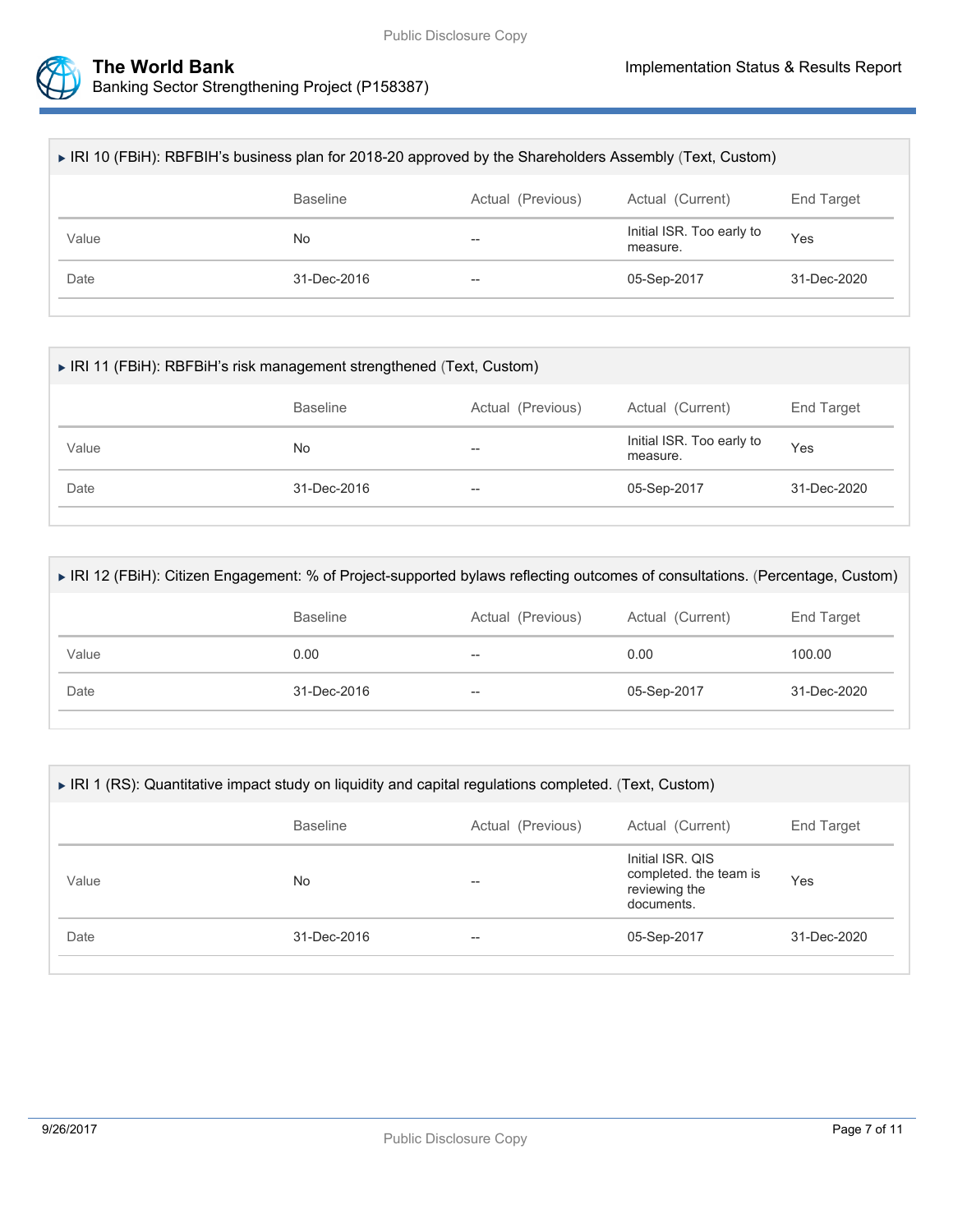



| ▶ IRI 2 (RS): Bylaws adopted on (i) capital; (ii) liquidity; (iii) risk management standards; (iv) ICAAP; and (v) consolidated<br>supervision (Text, Custom) |                   |                   |                                                                                                         |                   |
|--------------------------------------------------------------------------------------------------------------------------------------------------------------|-------------------|-------------------|---------------------------------------------------------------------------------------------------------|-------------------|
|                                                                                                                                                              | <b>Baseline</b>   | Actual (Previous) | Actual (Current)                                                                                        | <b>End Target</b> |
| Value                                                                                                                                                        | No.               | --                | All draft bylaws have<br>been completed by the<br>client. The team is<br>reviewing the final<br>output. | Yes               |
| Date                                                                                                                                                         | $31 - Dec - 2016$ | --                | 05-Sep-2017                                                                                             | $31 - Dec - 2020$ |
|                                                                                                                                                              |                   |                   |                                                                                                         |                   |

| ► IRI 3 (RS): Adoption of new risk based SREP methodology aligned with EU (EBA) standards (Text, Custom) |                 |                   |                                       |             |  |
|----------------------------------------------------------------------------------------------------------|-----------------|-------------------|---------------------------------------|-------------|--|
|                                                                                                          | <b>Baseline</b> | Actual (Previous) | Actual (Current)                      | End Target  |  |
| Value                                                                                                    | No              | --                | Initial ISR. Too early to<br>measure. | Yes         |  |
| Date                                                                                                     | 31-Dec-2016     | --                | 05-Sep-2017                           | 31-Dec-2020 |  |
|                                                                                                          |                 |                   |                                       |             |  |

#### IRI 4 (RS): BARS (i) adopted a harmonized 2017 AQR framework; (ii) approved the final reports of AQRs of all banks in RS not previously subject to an AQR based on the harmonized 2017 AQR framework. (Text, Custom)

|       | <b>Baseline</b> | Actual (Previous) | Actual (Current)                                                                | End Target  |
|-------|-----------------|-------------------|---------------------------------------------------------------------------------|-------------|
| Value | No              | --                | Harmonized 2017 AQR<br>framework adopted.<br>AQR reviews ongoing as<br>planned. | Yes         |
| Date  | 31-Dec-2016     | $- -$             | 05-Sep-2017                                                                     | 31-Dec-2020 |

#### IRI 5 (RS): All undercapitalized banks have in place either mandatory time bound corrective action programs or resolution/liquidation programs (Text, Custom)

|       | <b>Baseline</b> | Actual (Previous) | Actual (Current)                      | End Target  |
|-------|-----------------|-------------------|---------------------------------------|-------------|
| Value | No.             | --                | Initial ISR. Too early to<br>measure. | Yes         |
| Date  | 31-Dec-2016     | $- -$             | 05-Sep-2017                           | 31-Dec-2020 |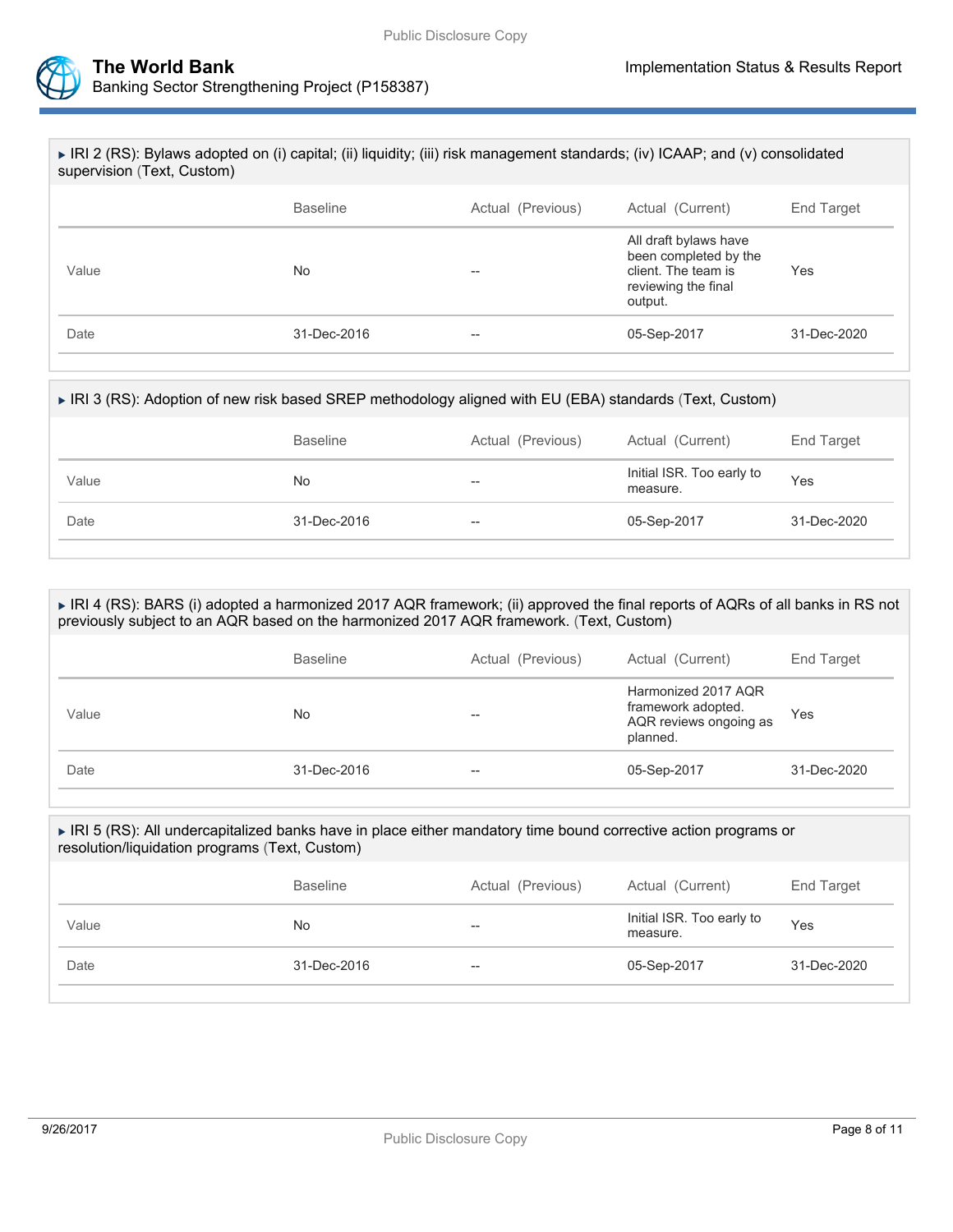

| ► IRI 6 (RS): Bylaw on recovery plans adopted by BARS (Text, Custom) |                   |                   |                  |                   |
|----------------------------------------------------------------------|-------------------|-------------------|------------------|-------------------|
|                                                                      | <b>Baseline</b>   | Actual (Previous) | Actual (Current) | End Target        |
| Value                                                                | No                | $- -$             | Work ongoing.    | Yes               |
| Date                                                                 | $31 - Dec - 2016$ | $- -$             | 05-Sep-2017      | $31 - Dec - 2020$ |
|                                                                      |                   |                   |                  |                   |

| ► IRI 7 (RS): Resolution unit in BARS established and made operational (Text, Custom) |                 |                   |                                       |             |
|---------------------------------------------------------------------------------------|-----------------|-------------------|---------------------------------------|-------------|
|                                                                                       | <b>Baseline</b> | Actual (Previous) | Actual (Current)                      | End Target  |
| Value                                                                                 | No.             | --                | Initial ISR. Too early to<br>measure. | Yes         |
| Date                                                                                  | 31-Dec-2016     | $- -$             | 05-Sep-2017                           | 31-Dec-2020 |

| ► IRI 8 (RS): Number of recovery plans submitted and assessed in line with internal assessment methodology (Number, Custom) |                   |                   |                  |             |
|-----------------------------------------------------------------------------------------------------------------------------|-------------------|-------------------|------------------|-------------|
|                                                                                                                             | <b>Baseline</b>   | Actual (Previous) | Actual (Current) | End Target  |
| Value                                                                                                                       | 0.00              | --                | 0.00             | 8.00        |
| Date                                                                                                                        | $31 - Dec - 2016$ | $- -$             | 05-Sep-2017      | 31-Dec-2020 |
|                                                                                                                             |                   |                   |                  |             |

| ► IRI 9 (RS): Approval by the RS Government of a statement governing IRBRS's future development. (Text, Custom) |                   |                   |                  |             |
|-----------------------------------------------------------------------------------------------------------------|-------------------|-------------------|------------------|-------------|
|                                                                                                                 | <b>Baseline</b>   | Actual (Previous) | Actual (Current) | End Target  |
| Value                                                                                                           | No                | --                | Work ongoing.    | Yes         |
| Date                                                                                                            | $31 - Dec - 2016$ | $- -$             | 05-Sep-2017      | 31-Dec-2020 |
|                                                                                                                 |                   |                   |                  |             |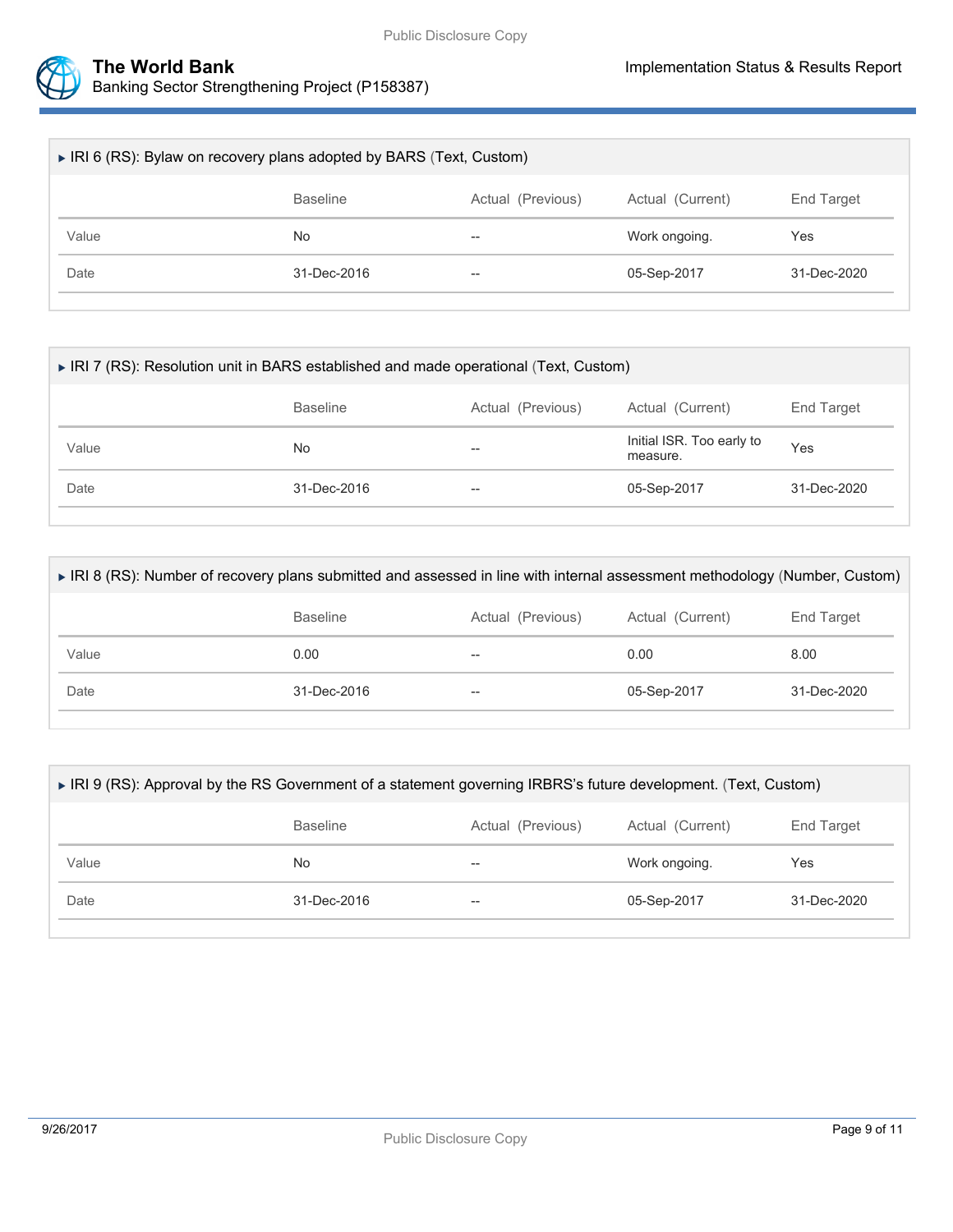

| ► IRI 10 (RS): Transfer of identified Funds' assets to IRBRS in compliance with (i) amended IRBRS Law and (ii) IRBRS<br>regulations and BARS bylaw governing the application of banking regulations to IRBRS. (Text, Custom) |                   |                   |                                       |             |
|------------------------------------------------------------------------------------------------------------------------------------------------------------------------------------------------------------------------------|-------------------|-------------------|---------------------------------------|-------------|
|                                                                                                                                                                                                                              | <b>Baseline</b>   | Actual (Previous) | Actual (Current)                      | End Target  |
| Value                                                                                                                                                                                                                        | No                | --                | Initial ISR. Too early to<br>measure. | Yes         |
| Date                                                                                                                                                                                                                         | $31 - Dec - 2016$ | $- -$             | 05-Sep-2017                           | 31-Dec-2020 |
|                                                                                                                                                                                                                              |                   |                   |                                       |             |

| ► IRI 11 (RS): IRBRS in full compliance with BARS bylaw governing the application of banking regulations to IRBRS. (Text,<br>Custom) |                   |                   |                                       |             |
|--------------------------------------------------------------------------------------------------------------------------------------|-------------------|-------------------|---------------------------------------|-------------|
|                                                                                                                                      | <b>Baseline</b>   | Actual (Previous) | Actual (Current)                      | End Target  |
| Value                                                                                                                                | No                | --                | Initial ISR. Too early to<br>measure. | Yes         |
| Date                                                                                                                                 | $31 - Dec - 2016$ | --                | 05-Sep-2017                           | 31-Dec-2020 |
|                                                                                                                                      |                   |                   |                                       |             |

| ▶ IRI 12 (RS): Citizen Engagement: % of Project-supported bylaws reflecting outcomes of consultations. (Percentage, Custom) |                 |                   |                  |                   |  |  |  |
|-----------------------------------------------------------------------------------------------------------------------------|-----------------|-------------------|------------------|-------------------|--|--|--|
|                                                                                                                             | <b>Baseline</b> | Actual (Previous) | Actual (Current) | <b>End Target</b> |  |  |  |
| Value                                                                                                                       | 0.00            | --                | 0.00             | 100.00            |  |  |  |
| Date                                                                                                                        | 31-Dec-2016     | --                | 05-Sep-2017      | 31-Dec-2020       |  |  |  |
|                                                                                                                             |                 |                   |                  |                   |  |  |  |

### Overall Comments

# **Data on Financial Performance**

# **Disbursements (by loan)**

| Project | Loan/Credit/TF Status Currency Original Revised Cancelled Disbursed Undisbursed |                  |            |       |       |      |      |       | Disbursed |
|---------|---------------------------------------------------------------------------------|------------------|------------|-------|-------|------|------|-------|-----------|
| P158387 | <b>IBRD-87410</b>                                                               | Not<br>Effective | <b>USD</b> | 60.00 | 60.00 | 0.00 | 0.00 | 60.00 | 0%        |

# **Key Dates (by loan)**